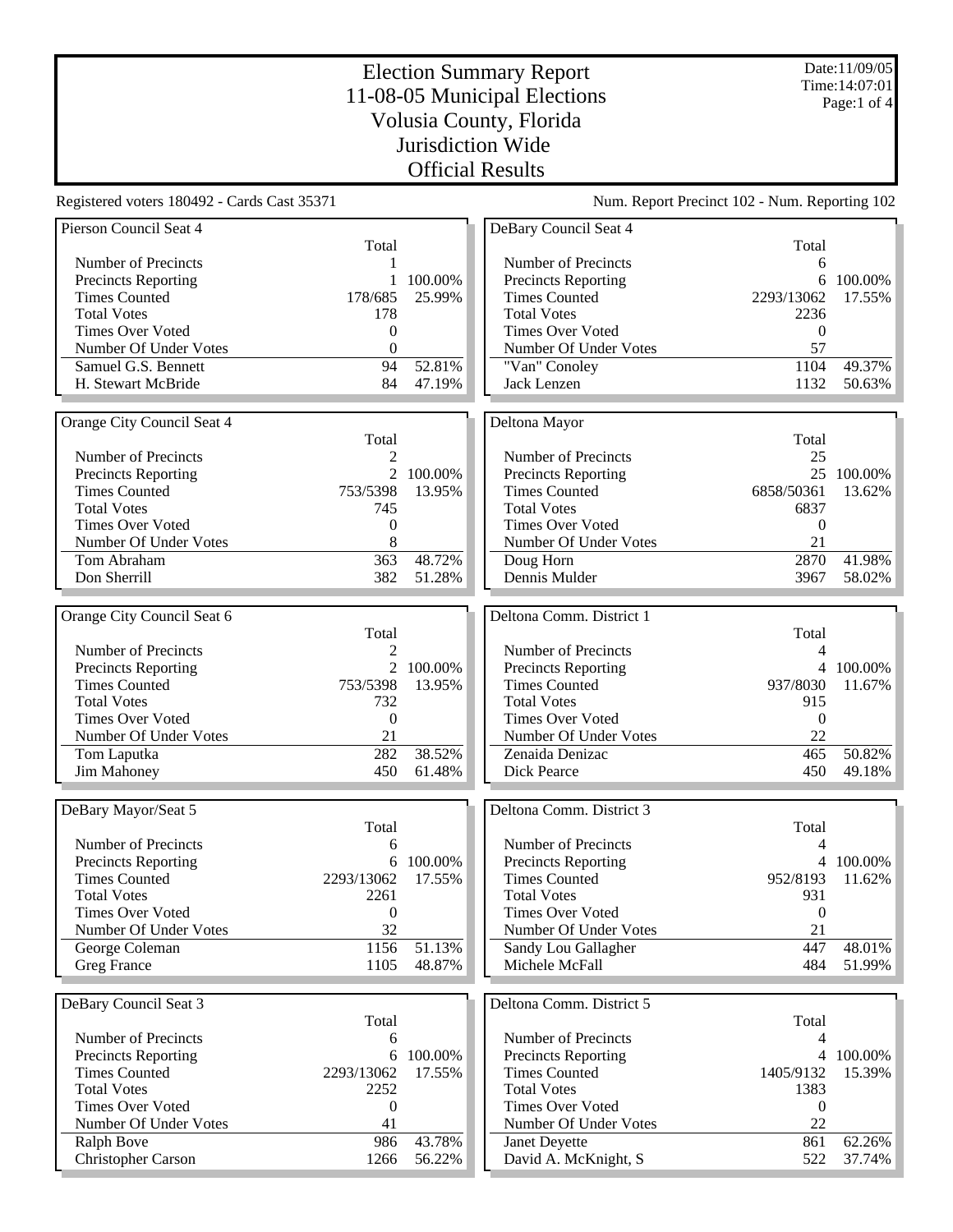Date:11/09/05 Time:14:07:01 Page:2 of 4

Total

## Election Summary Report 11-08-05 Municipal Elections Volusia County, Florida Jurisdiction Wide Official Results

OB Question 2

Registered voters 180492 - Cards Cast 35371 Num. Report Precinct 102 - Num. Reporting 102

| Deltona Comm. District 6                   |                   |         |
|--------------------------------------------|-------------------|---------|
|                                            | Total             |         |
| Number of Precincts                        | 4                 |         |
| <b>Precincts Reporting</b>                 | $\overline{4}$    | 100.00% |
| <b>Times Counted</b>                       | 1051/8148         | 12.90%  |
| <b>Total Votes</b>                         | 1032              |         |
| <b>Times Over Voted</b>                    | 0                 |         |
| Number Of Under Votes                      | 19                |         |
| Michael Carmolingo                         | 614               | 59.50%  |
| Nikkie Lewis                               | 418               | 40.50%  |
|                                            |                   |         |
| OB Comm. Zone 1                            |                   |         |
|                                            | Total             |         |
| Number of Precincts                        | 4                 |         |
| <b>Precincts Reporting</b>                 | 4                 | 100.00% |
| <b>Times Counted</b>                       | 2043/7291         | 28.02%  |
| <b>Total Votes</b>                         | 2033              |         |
| <b>Times Over Voted</b>                    | 0                 |         |
| Number Of Under Votes                      | 10                |         |
| Jeff Boyle                                 | 869               | 42.74%  |
| Lori M. Gillooly                           | 1164              | 57.26%  |
|                                            |                   |         |
| OB Comm. Zone 3                            |                   |         |
|                                            | Total             |         |
| Number of Precincts                        |                   |         |
|                                            | 5<br>5            |         |
| <b>Precincts Reporting</b>                 |                   | 100.00% |
| <b>Times Counted</b><br><b>Total Votes</b> | 1726/8058<br>1713 | 21.42%  |
|                                            |                   |         |
| <b>Times Over Voted</b>                    | $\mathbf{0}$      |         |
| Number Of Under Votes                      | 13<br>1207        | 70.46%  |
| Ed Kelley<br>Glen E. Wren                  | 506               | 29.54%  |
|                                            |                   |         |
|                                            |                   |         |
| OB Comm. Zone 4                            |                   |         |
|                                            | Total             |         |
| Number of Precincts                        | 4                 |         |
| <b>Precincts Reporting</b>                 | 4                 | 100.00% |
| <b>Times Counted</b>                       | 1138/7143         | 15.93%  |
| <b>Total Votes</b>                         | 1122              |         |
| <b>Times Over Voted</b>                    | 0                 |         |
| Number Of Under Votes                      | 16                |         |
| <b>Bill Partington</b>                     | 662               | 59.00%  |
| Elizabeth Robinson                         | 460               | 41.00%  |
|                                            |                   |         |
| OB Question 1                              |                   |         |
|                                            | Total             |         |
| Number of Precincts                        | 16                |         |
| <b>Precincts Reporting</b>                 | 16                | 100.00% |
| <b>Times Counted</b>                       | 5397/28142        | 19.18%  |
| <b>Total Votes</b>                         | 5305              |         |
| <b>Times Over Voted</b>                    | 0                 |         |
| Number Of Under Votes                      | 92                |         |
| <b>YES</b>                                 | 1695              | 31.95%  |
| NO                                         | 3610              | 68.05%  |
|                                            |                   |         |

| Number of Precincts        | 16         |         |
|----------------------------|------------|---------|
| <b>Precincts Reporting</b> | 16         | 100.00% |
| <b>Times Counted</b>       | 5397/28142 | 19.18%  |
| <b>Total Votes</b>         | 5211       |         |
| Times Over Voted           | $\Omega$   |         |
| Number Of Under Votes      | 186        |         |
| YES                        | 3905       | 74.94%  |
| NO.                        | 1306       | 25.06%  |
|                            |            |         |
|                            |            |         |
| OB Question 3              |            |         |
|                            | Total      |         |
| Number of Precincts        | 16         |         |
| <b>Precincts Reporting</b> | 16         | 100.00% |
| <b>Times Counted</b>       | 5397/28142 | 19.18%  |
| <b>Total Votes</b>         | 5282       |         |
| Times Over Voted           | 0          |         |
| Number Of Under Votes      | 115        |         |
| YES                        | 4917       | 93.09%  |

| OB Question 4              |                   |            |
|----------------------------|-------------------|------------|
|                            | Total             |            |
| Number of Precincts        | 16                |            |
| <b>Precincts Reporting</b> |                   | 16 100.00% |
| <b>Times Counted</b>       | 5397/28142 19.18% |            |
| <b>Total Votes</b>         | 5107              |            |
| Times Over Voted           | $\mathbf{\Omega}$ |            |
| Number Of Under Votes      | 290               |            |
| <b>YES</b>                 | 4596              | 89.99%     |
| NΟ                         | 511               | 10.01%     |

| <b>OB</b> Ouestion 5       |            |            |
|----------------------------|------------|------------|
|                            | Total      |            |
| Number of Precincts        | 16         |            |
| <b>Precincts Reporting</b> |            | 16 100.00% |
| <b>Times Counted</b>       | 5397/28142 | - 19.18%   |
| <b>Total Votes</b>         | 5039       |            |
| Times Over Voted           |            |            |
| Number Of Under Votes      | 357        |            |
| YES                        | 3292       | 65.33%     |
| NΟ                         | 1747       | 34.67%     |

| <b>OB</b> Ouestion 6       |                   |            |
|----------------------------|-------------------|------------|
|                            | Total             |            |
| Number of Precincts        | 16                |            |
| <b>Precincts Reporting</b> |                   | 16 100.00% |
| <b>Times Counted</b>       | 5397/28142 19.18% |            |
| <b>Total Votes</b>         | 5178              |            |
| Times Over Voted           | 0                 |            |
| Number Of Under Votes      | 219               |            |
| YES                        | 4935              | 95.31%     |
| NΩ                         | 243               |            |
|                            |                   |            |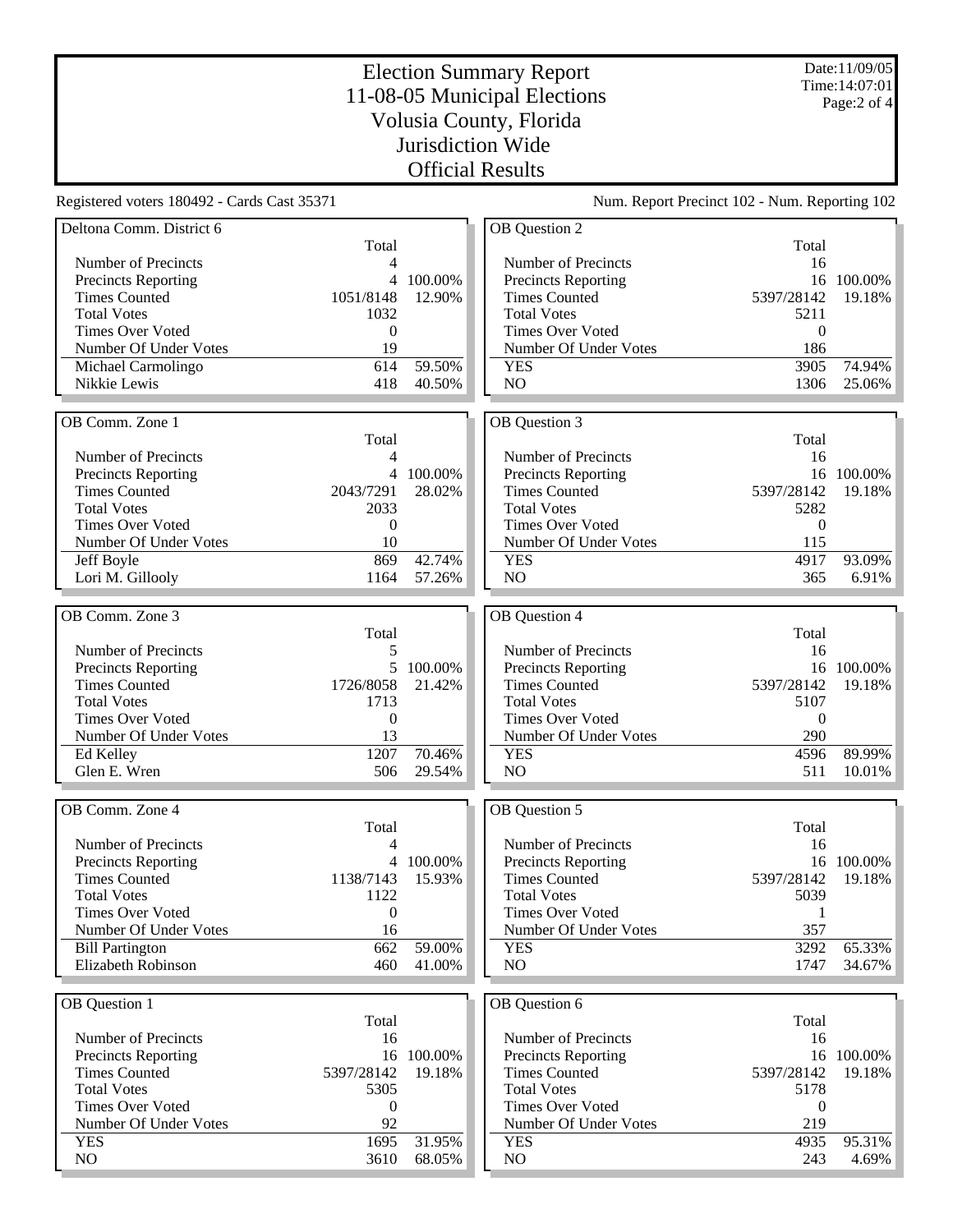Date:11/09/05 Time:14:07:01 Page:3 of 4

## Election Summary Report 11-08-05 Municipal Elections Volusia County, Florida Jurisdiction Wide Official Results

Registered voters 180492 - Cards Cast 35371 Num. Report Precinct 102 - Num. Reporting 102

| OB Question 7            |                  |            | DB Mayor                   |                  |            |
|--------------------------|------------------|------------|----------------------------|------------------|------------|
|                          | Total            |            |                            | Total            |            |
| Number of Precincts      | 16               |            | Number of Precincts        | 26               |            |
| Precincts Reporting      |                  | 16 100.00% | <b>Precincts Reporting</b> |                  | 26 100.00% |
| <b>Times Counted</b>     | 5397/28142       | 19.18%     | <b>Times Counted</b>       | 9850/40391       | 24.39%     |
| <b>Total Votes</b>       | 5041             |            | <b>Total Votes</b>         | 9800             |            |
|                          |                  |            |                            |                  |            |
| <b>Times Over Voted</b>  | $\mathbf{0}$     |            | <b>Times Over Voted</b>    | $\boldsymbol{0}$ |            |
| Number Of Under Votes    | 356              |            | Number Of Under Votes      | 50               |            |
| <b>YES</b>               | 4134             | 82.01%     | Yvonne Scarlett-Gold       | 5625             | 57.40%     |
| NO                       | 907              | 17.99%     | Mike Shallow               | 4175             | 42.60%     |
|                          |                  |            |                            |                  |            |
| OB Question 8            |                  |            | DB Commission Zone 2       |                  |            |
|                          | Total            |            |                            | Total            |            |
| Number of Precincts      |                  |            |                            | 4                |            |
|                          | 16               |            | Number of Precincts        |                  |            |
| Precincts Reporting      |                  | 16 100.00% | Precincts Reporting        |                  | 4 100.00%  |
| <b>Times Counted</b>     | 5397/28142       | 19.18%     | <b>Times Counted</b>       | 1906/6250        | 30.50%     |
| <b>Total Votes</b>       | 5016             |            | <b>Total Votes</b>         | 1878             |            |
| <b>Times Over Voted</b>  | $\boldsymbol{0}$ |            | <b>Times Over Voted</b>    | $\boldsymbol{0}$ |            |
| Number Of Under Votes    | 381              |            | Number Of Under Votes      | 28               |            |
| <b>YES</b>               | 4063             | 81.00%     | <b>Yvonne Newcomb-Doty</b> | 989              | 52.66%     |
| NO                       | 953              | 19.00%     | Paul Zimmerman             | 889              | 47.34%     |
|                          |                  |            |                            |                  |            |
|                          |                  |            |                            |                  |            |
| Holly Hill Mayor         |                  |            | DB Commission Zone 3       |                  |            |
|                          | Total            |            |                            | Total            |            |
| Number of Precincts      | 5                |            | Number of Precincts        | 5                |            |
| Precincts Reporting      | 5                | 100.00%    | Precincts Reporting        | 5                | 100.00%    |
| <b>Times Counted</b>     | 1570/7230        | 21.72%     | <b>Times Counted</b>       | 1617/6645        | 24.33%     |
| <b>Total Votes</b>       | 1560             |            | <b>Total Votes</b>         | 1579             |            |
| <b>Times Over Voted</b>  | $\mathbf{0}$     |            | <b>Times Over Voted</b>    | $\boldsymbol{0}$ |            |
| Number Of Under Votes    | 10               |            | Number Of Under Votes      | 38               |            |
|                          |                  | 48.08%     |                            | 734              | 46.49%     |
| Roy Johnson              | 750              |            | Mike Chuven                |                  |            |
| Roland Via               | 810              | 51.92%     | Shiela McKay               | 845              | 53.51%     |
|                          |                  |            |                            |                  |            |
| HH Commission District 1 |                  |            | DB Commission Zone 4       |                  |            |
|                          | Total            |            |                            | Total            |            |
| Number of Precincts      | 5                |            | Number of Precincts        | 4                |            |
| Precincts Reporting      |                  | 5 100.00%  | <b>Precincts Reporting</b> |                  | 4 100.00%  |
| <b>Times Counted</b>     | 1570/7230        | 21.72%     | <b>Times Counted</b>       | 1758/7591        | 23.16%     |
|                          |                  |            |                            |                  |            |
| <b>Total Votes</b>       | 1541             |            | <b>Total Votes</b>         | 1732             |            |
| <b>Times Over Voted</b>  | $\boldsymbol{0}$ |            | <b>Times Over Voted</b>    | $\boldsymbol{0}$ |            |
| Number Of Under Votes    | 29               |            | Number Of Under Votes      | 26               |            |
| Maureen F. Monahan       | 536              | 34.78%     | Harold T. Butts            | 661              | 38.16%     |
| John Penny               | 1005             | 65.22%     | Robert A. Gilliland        | 1071             | 61.84%     |
|                          |                  |            |                            |                  |            |
| HH Commission District 3 |                  |            |                            |                  |            |
|                          |                  |            | <b>DBS</b> Mayor           |                  |            |
|                          | Total            |            |                            | Total            |            |
| Number of Precincts      | 5                |            | Number of Precincts        | $\overline{2}$   |            |
| Precincts Reporting      | 5                | 100.00%    | Precincts Reporting        | $\overline{2}$   | 100.00%    |
| <b>Times Counted</b>     | 1570/7230        | 21.72%     | <b>Times Counted</b>       | 1073/3327        | 32.25%     |
| <b>Total Votes</b>       | 1519             |            | <b>Total Votes</b>         | 1073             |            |
| <b>Times Over Voted</b>  | $\boldsymbol{0}$ |            | <b>Times Over Voted</b>    | 0                |            |
| Number Of Under Votes    | 51               |            | Number Of Under Votes      | $\boldsymbol{0}$ |            |
| Mark Reed                | 798              | 52.53%     | Marion Kyser               | 170              | 15.84%     |
| Lou Schmitt              | 721              | 47.47%     | Greg Northrup              | 903              | 84.16%     |
|                          |                  |            |                            |                  |            |